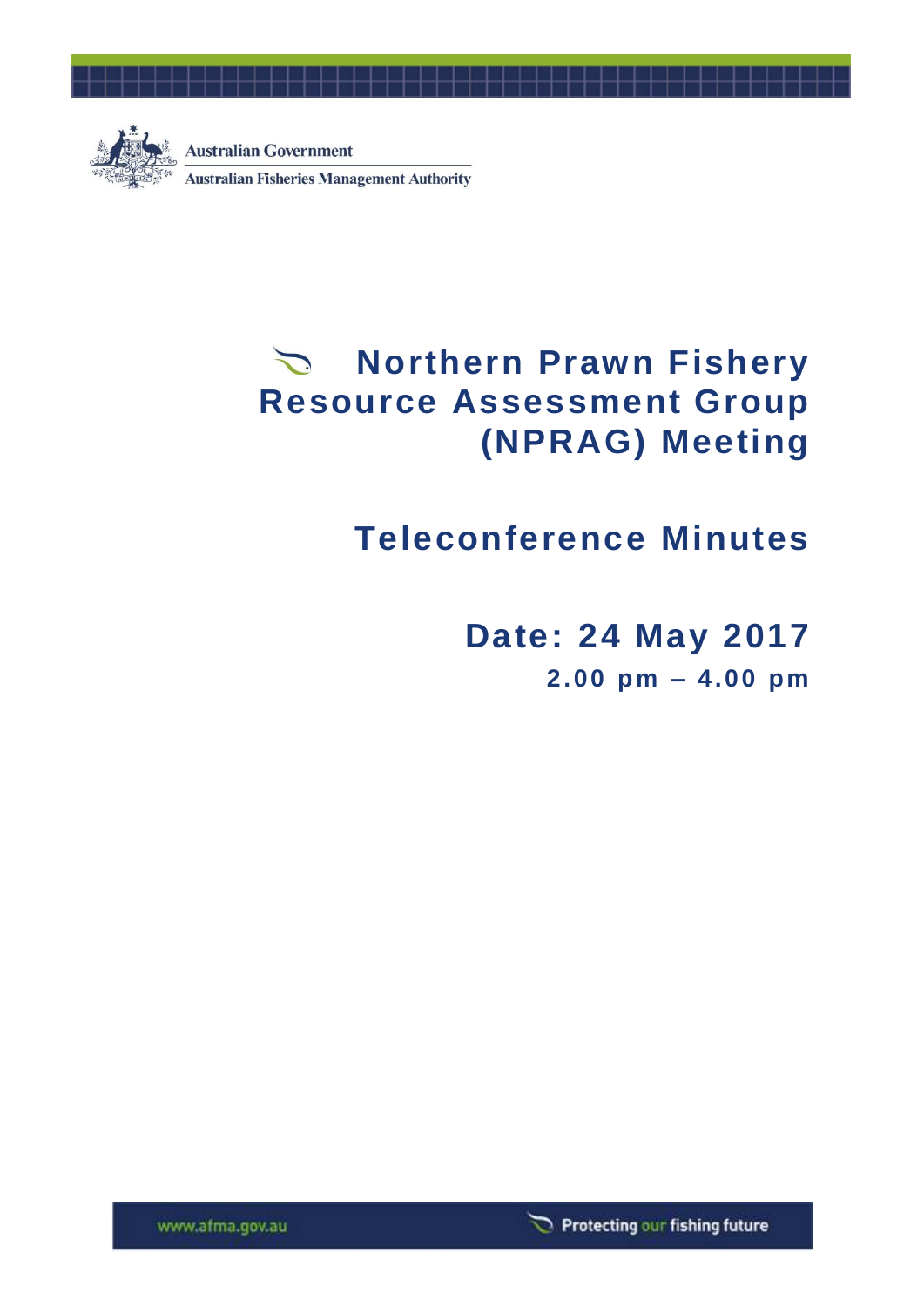| Attendance              |                            |  |  |
|-------------------------|----------------------------|--|--|
| <b>Name</b>             | <b>Membership type</b>     |  |  |
| lan Knuckey             | Chair                      |  |  |
| <b>Phil Robson</b>      | <b>Industry Member</b>     |  |  |
| Malcolm Haddon          | Scientific Member - CSIRO  |  |  |
| <b>Rik Buckworth</b>    | Scientific Member          |  |  |
| David Brewer            | <b>Scientific Member</b>   |  |  |
| Steve Bolton            | <b>AFMA Member</b>         |  |  |
| <b>Stephen Eves</b>     | Executive Officer - AFMA   |  |  |
| <b>Gabrielle Miller</b> | Observer - AFMA            |  |  |
| Annie Jarrett           | Invited Participant - NPFI |  |  |
| Adrianne Laird          | Observer - NPFI            |  |  |
| <b>Trevor Hutton</b>    | Observer - CSIRO           |  |  |
| Robert Curtotti         | <b>Observer - ABARES</b>   |  |  |

### Attendance

#### **Minutes**

#### **Agenda Item 1 - Preliminaries**

#### **1.1 Welcome and apologies**

The Northern Prawn Fishery Resource Assessment Group (NPRAG) Chair, Ian Knuckey, opened the teleconference at 2.05 pm (AEST) on 24 May 2017. The Chair noted apologies from Industry member Ian Boot and Economic member Tom Kompas.

#### **1.2 Adoption of Agenda**

The agenda was adopted as presented (**Attachment 1**).

#### **1.3 Declaration of interests**

The RAG followed the conflict of interest declarations as outlined in the revised Fisheries Administration Paper 12 (FAP12).

The Chair called for declarations of interest to be made by the group in relation to any pecuniary interests relevant to discussions outlined on the agenda (see **Attachment 2**). The RAG noted that NPFI have come to an agreement with AFMA to take over management of broodstock collection under the co-management contract. The Chair asked the industry members and observers to leave the conversation while the RAG considered any potential conflicts. The Chair advised that as NPFI won't financially benefit from the proposed arrangements and given their increased responsibility of broodstock management, it would be beneficial to include NPFI in the discussions. The RAG agreed that it would be useful for NPFI to be involved in the broodstock discussion considering their future involvement in its management. The RAG noted that as Ian Boot (who has collected broodstock under contract in the past) was not present, there were no further potential conflicts identified.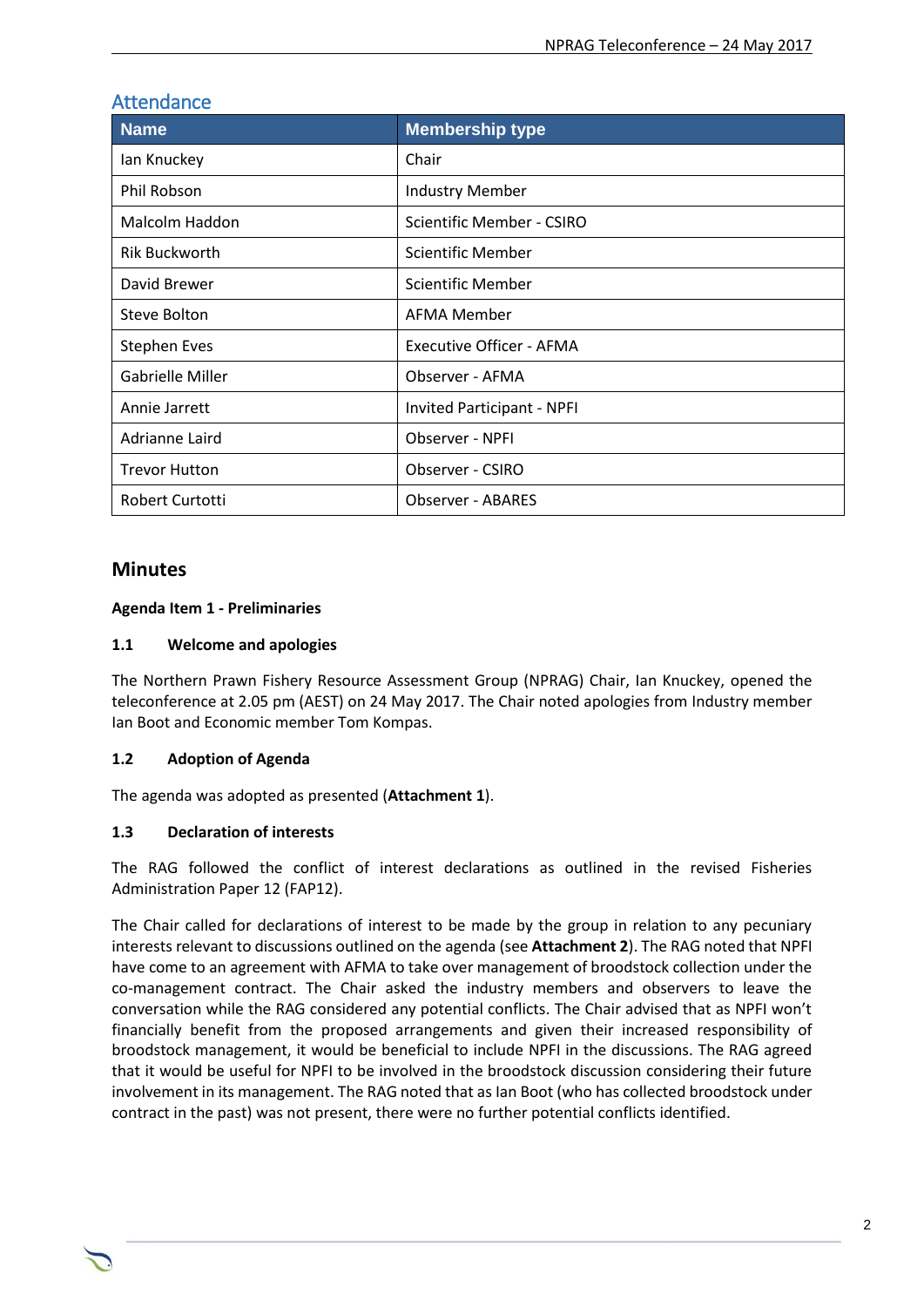#### **Agenda Item 2 – Draft Commonwealth Fisheries Policies**

#### **2.1 Commonwealth Fisheries Harvest Strategy Policy**

The RAG noted the main changes to the draft Commonwealth Harvest Strategy Policy and provided comments on the proposed policy with specific focus on implications for the Northern Prawn Fishery (NPF). The RAG made the following key points:

- there is no recognition that the current Harvest Strategy Policy (HSP) has been applied for ten years and during that period there have been vast improvements: overfishing has stopped or greatly reduced; catches are as low as they've ever been; and, in the NPF the fleet size is smaller than it's ever been. Despite the improvements, the draft HSP continues to emphasise reducing risk. It would be valuable to include some more positive recognition of the progress industry has made, such as including 'continue to' stop overfishing and so on;
- there has been an improvement in the way multi-species fisheries are covered under the draft HSP, specifically the section that states "recognising that most commonwealth fisheries are multi-species fisheries it may be necessary to manage individual stocks to different target reference points to achieve fishery level maximum economic yield (MEY)." It was also suggested that in the NPF, stocks aren't necessarily managed to different target reference points, that's just where they'll be (or end up) as a consequence of managing the fishery as a whole to achieve MEY;
- in section 3.1.3 Byproduct (also Table 1), the reference to "ranging from rarely encountered and usually retained, to frequently encountered and rarely retained" implies byproduct that is predominantly discarded. An improvement would be to change the wording to "ranging from rarely encountered and usually retained, to frequently encountered and sometimes retained" as this would be consistent with the first sentence in the section "byproduct species make a minor contribution to the value of the catch". It is a little contradictory to be rarely retained but still play a minor contribution to the value of the catch. However, the definition of bycatch in Table 1 states "not usually retained". There is limited difference between 'sometimes' and 'not usually'. The draft HSP could be improved by ensuring consistency between the policies (HSP and the bycatch policy) and within them regarding the descriptions of each species category;
- in section 3.4 Balancing risk, cost and catch, the intent seems to imply that if it's a low value fishery and the perceived risk is low, then it is appropriate to have minimal monitoring and assessment. This is a significant improvement compared to the current HSP;
- MEY is a continual moving target and the influence of external factors on an MEY target doesn't seem to be captured well in the draft HSP. There is an assumption that MEY is based mainly on stock size but there are other critical economic inputs that can change suddenly from markets closing and opening, changing exchange rates, and changing fuel prices. These economic inputs can potentially impact far quicker on an MEY target than changes in stock size. An improvement would be to mention and discuss this in the draft HSP;
- in Table 1, the definition of bycatch should be changed from "no contribution to the economic value of the fishery" to "trivial contribution to the economic value of the fishery". Otherwise, as an example, if you catch one sardine and sell it then it will be categorised as byproduct and that's nonsensical;
- in Table 1, the limit reference point states "risk to the stock is regarded as unacceptable at least 90 per cent of the time". This is a significant improvement to the current HSP as it implies nine years out of ten which is a much more practical and cost effective measure;
- in section 4.2 Harvest Strategies, it states that "harvest strategies consistent with this policy must be in place in all significant Commonwealth fisheries within three years". The RAG was not clear if the term significant was being applied to the entire fishery, or stocks within a fishery. This needs to be clarified in relation to the species categories as this has implications for which stocks or management unit levels need an individual harvest strategy – i.e. one fishery (NPF) may have multiple harvest strategies;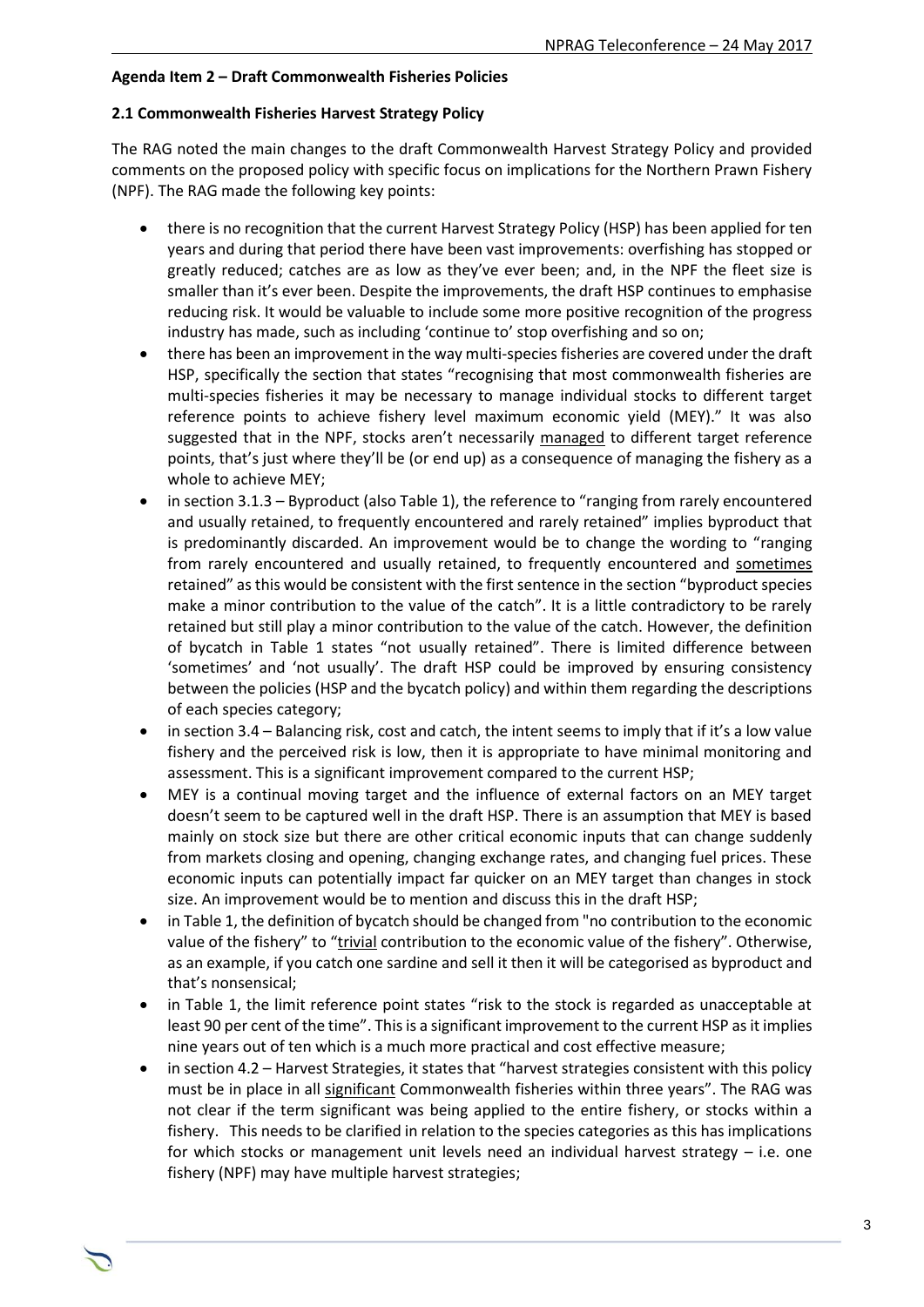- in Table 2, the proxy states "0.48 of unfished biomass or 1.2 of biomass at maximum sustainable yield (MSY)". This is problematic as there is no biomass estimate for some stocks. A suggestion is to include a 'secondary proxy' for stocks where there is no biomass estimate. The example of the NPF was provided, where the banana prawn catch rate (which ensures some level of escapement) is used as a limit reference point and also to maximise MEY. However, this is a proxy for the proxy of 0.5  $B_{MSY}$ . The proxies are referred to throughout the draft HSP and if the 'secondary proxies' are not considered, it creates significant difficulties when trying to interpret the HSP (and write the guidelines). An improvement would be to include a set of proxies that don't refer to biomass;
- fishing mortality (*F*) is not mentioned anywhere in the draft HSP. Biomass reference points and proxies are mentioned but there is no mention of fishing mortality rate reference points and proxies. An improvement would be to include fishing mortality reference points in the HSP as you can easily have *F* instead of *B* targets and limits. This is particularly important considering that ABARES reports on fishing mortality rates as well as biomass levels;
- in section 3.7 Spatial and temporal management, there is no mention of effort as part of temporal management. The lack of reference to effort is concerning as the NPF is mainly managed on effort;
- there is an inconsistency between the definition of 'overfished' and the application of the draft HSP. It is possible for the stock to be below the limit reference point (LRP), according to the definition of overfished, but still be within the bounds of the harvest strategy because a stock is only considered overfished if it's below the LRP more than 90 per cent of the time. By definition, the draft HSP states that a stock is overfished as soon as it drops below the LRP and that's not the case. The definition of overfished in the glossary isn't consistent with a harvest strategy that allows you to go below the LRP, and you can be below the biomass limit reference point under a harvest strategy and not be overfished;
- in section 3.13 Relationship between the HSP and the EPBC Act, there's a paragraph that refers to trigger points. This is the first mention of trigger points in the draft HSP and they are not defined anywhere in the policy;
- the draft HSP refers to stocks and species but it is unclear how byproduct species are categorised when multiple species are included under the one common name, e.g. squid. How are species 'baskets' dealt with where it is too difficult to discern between species? If byproduct or secondary species' are to be managed to a target of  $B_{MSY}$ , and some of these species may be a species 'basket', how does this fit in with the draft HSP. Furthermore, the extra work to include secondary and byproduct species in fisheries harvest strategies will come at a significant cost to industry and the requirement to have the harvest strategies completed within three years is also concerning.

#### **2.2 – Commonwealth Fisheries Bycatch Policy**

The RAG discussed the draft Commonwealth Fisheries Bycatch Strategy, with particular reference to the NPF, and made the following key points:

- the definition of bycatch is quite different to what's globally accepted. Not even MSC define bycatch in this way. The term interaction is too broad and includes animals that don't get brought onto a boat. It is hard to mitigate bycatch 'interactions' if you're not even aware of them. The term cryptic mortality covers some of these interactions but assumes the animal's death. You can also have cryptic non-mortality. According to the definition, all the work NPF industry has done to reduce bycatch, including the use of TEDs and BRDS, amounts to nothing as the animals have still 'interacted' with the fishing gear. Perhaps the definition should also cover what's not bycatch, i.e. species that naturally escape or escape through the use of escapement technology;
- cryptic interactions (including mortality and non-mortality) are practically impossible to measure and should be treated through the Commonwealth ERA/ERM frameworks. An improvement to the policy could be to include cryptic interactions together with habitats and ecological communities in paragraph three of the introduction "Further policy and technical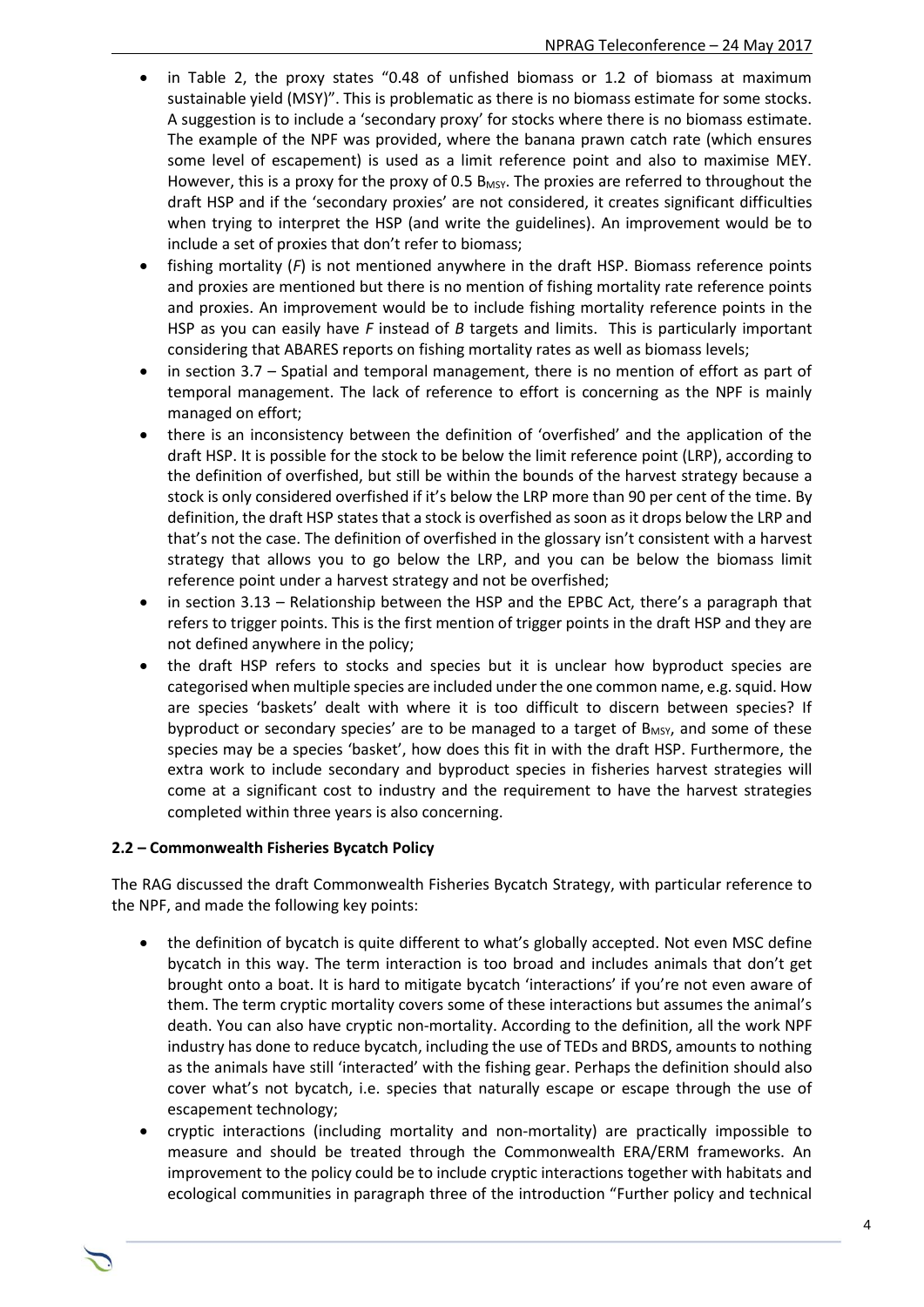work will be required to explicitly address ecosystem impacts…In the interim, these impacts will continue to be considered and reported through the Commonwealth's ERA and ERM frameworks". If cryptic interactions are included in the bycatch definition it has implications for the criteria in section three including monitoring and reporting (section 3.7) which is not practical and would be expensive to address. It's bad policy to require something that's enormously expensive and very difficult to do. Furthermore, it is inconsistent with paragraph four of the introduction that states "The Guidelines will support a *practicable* and consistent application of the policy across Commonwealth fisheries". There is no way that inclusion of cryptic mortality and non-mortality in the definition of bycatch can be considered practicable;

- in section 1.1 What is bycatch, the definition of bycatch should include the word 'trivial', i.e. change from "not usually retained by commercial fishers and do not make a contribution to the economic value of the fishery" to "not usually retained by commercial fishers and make a trivial contribution to the economic value of the fishery";
- in section 3.1.2 Protected, seabirds would fall under this category. The NPF has not had similar issues with seabirds experienced by some of the southern trawl fisheries. However, the only way seabird interactions were identified in the southern fisheries was by having an observer assigned to specifically watch interactions with the warp lines. It might be worth checking that the observers in the NPF spend some time watching the warp lines to confirm there are minimal negative interactions with seabirds;
- in section 4.2 Bycatch strategies, if cryptic interactions are included in the point "data collection, reporting and monitoring processes…assessment, monitoring and management of bycatch" then it is practically impossible to meet this requirement. It is setting up fisheries for failure;
- in section 1 Introduction, there is reference to recreational and Indigenous fishers having bycatch impacts yet there is no onus on these sectors to contribute to the management and/or cost. The responsibility lies entirely with the commercial sector. Furthermore, section 3.5 refers to cumulative impacts but the cumulative impacts will only be taken into account for commercial fishing and not from other sectors. The other sectors are not required to contribute to the management, data collection or associated cost.

#### **2.3 – National Plan of Action for Minimising the Incidental Catch of Seabirds in Australian Capture Fisheries**

The RAG discussed the draft NPOA-Seabirds, with particular reference to the NPF, and made the following key points:

- in the introduction, the point that states "trawl fishers must use warp deflectors…" is incorrect. These are not required in the NPF.
- It was not considered by members that there was a significant issue of interactions of seabirds with NPF trawlers. Further, the only interactions with seabirds in the NPF do not appear to be negative;
- from a risk perspective, the overlap of the actual NPF fishing area constitutes only a subset of the total NPF area, and this in-turn forms only a small percentage of the seabird distributions. Therefore, even if there is cryptic mortality, a large portion of the area is free from fishing;
- Nevertheless, Objective 1, "understand the extent of incidental catch of seabirds" of the draft policy needs to be (re)considered in the NPF in light of potential warp strikes. The issue of cryptic interactions with the warp line was raised and it was suggested that information needs to be collected to clearly show this is not an issue in the NPF. RAG members were informed that this is unlikely to be an issue for the NPF because the warps are a lot further away from the boat compared to the southern fisheries.

#### **Agenda Item 3 – Broodstock Collection**

The Chair advised that at the 11 May 2017 meeting the collection of broodstock in the NPF was put to the RAG members for consideration. The RAG recommended that the number of individuals permitted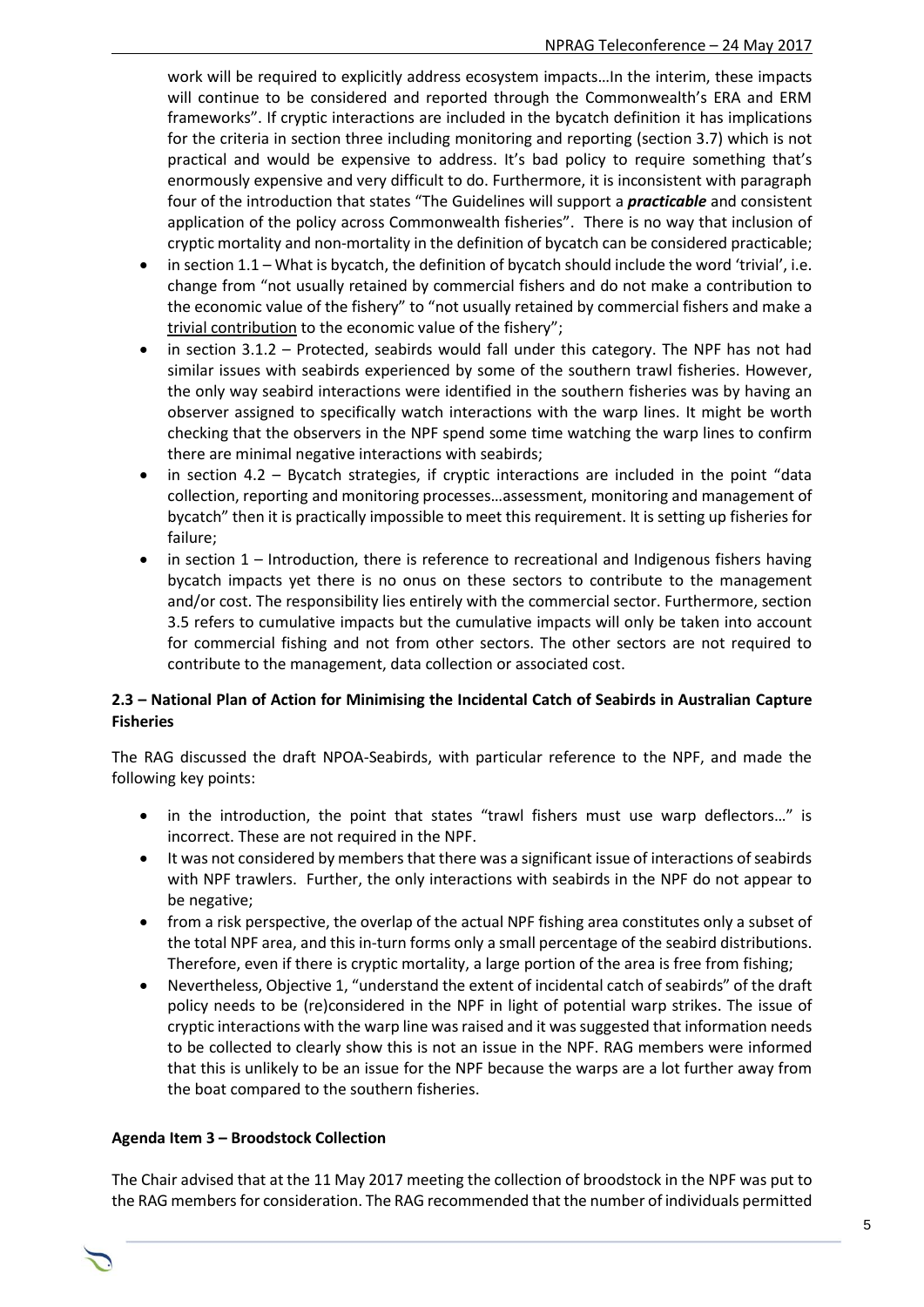to be caught could be increased to 9000 as a one-off for 2017 with the condition that catch, bycatch and TEPS data be provided for RAG consideration before the end of the year.

An information paper was provided in time for this teleconference and the RAG discussed the data in regards to the recent recommendation.

Annie Jarrett, NPFI invited participant, advised that there had been no undue influence exerted with the request put forward to the RAG to increase the number of collected broodstock to 9000 individuals. The request was to simply confirm NPFI's position agreed to at the March meeting. The proposal for NPFI to manage broodstock collection under co-management arrangements had not been discussed with AFMA at the time of the RAG meeting, nor had it been approved by the AFMA CEO, the NPFI board, or prawn farmers. The 9000 individuals would still be the required amount regardless of who manages the collection.

Consistent with its previous advice, the RAG suggested that 9000 individuals is a relatively small amount and is not a sustainability concern for the target species. However, there were some concerns raised regarding other aspects of the broodstock collection – mainly relating to bycatch and discarding.

As a TEP species that interacts with prawn trawlers, the bycatch of sawfish (Narrow Sawfish (*Anoxypristis cuspidata*), Dwarf Sawfish (*Pristis clavata*), Freshwater Sawfish (*Pristis microdon*), Green Sawfish (*Pristis zijsron*)) is important to consider. The sawfish catch rate appears to be approximately 15 per cent higher in broodstock collection compared to the rest of the NPF fishing operations. At broodstock collection levels of 4000 individuals, the data shows an additional 10 per cent catch of sawfish. An increase to 9000 individuals potentially means a 20 per cent increase in sawfish catches across the whole fishery. Furthermore, there is no species information or any species split information. This is a substantial increase in catch that is not currently accounted for in the risk assessment. It was advised that some broodstock is caught on an NPF license as opposed to a permit which may cause some overlap (duplication) with these data. This needs clarification.

The RAG noted that *P. monodon* is the only species permitted to be retained under a broodstock permit. It was advised that under the draft Commonwealth HSP, all discards must be included in stock calculations. Thus, the *P. monodon* discarded during broodstock collection should be accounted for in the NPF Harvest Strategy. This information was not available to the RAG at this meeting.

The RAG discussed the number of individuals needed to be caught to meet the required 9000 individuals. As broodstock need to be caught and kept alive, and because the ratio of males to females needs to be 50:50, how many *P. monodon* are actually required to be caught to meet these requirements, i.e. how many are also discarded to catch 4500 of both male and females. The RAG noted that in 2016, it took approximately 1200 shots to catch 1.2 tonnes of *P. monodon*. From the 1200 shots, *P. monodon* is the only animal retained and it was suggested that 1 kg of retained catch per shot is a concerning catch rate. It was also pointed out that this could produce a discard rate of between 99 and 99.8 per cent for the collection of broodstock. RAG members also queried the amount of other bycatch that are discarded when the broodstock are collected, and noted that it would be different during the banana season compared to the tiger season. It was advised the broodstock are caught throughout the year. Furthermore, if the number of individuals is increased to 9000 then that's an additional 500 shots that may be required. In total, that's approximately 1700 shots, which is equal to 300 days and is essentially adding another boat to the fishery. It was noted that there is some uncertainty with the data and the broodstock collected under an NPF licence or under permit needs to be separated to clearly identify the scale of this activity. It was suggested that clarifying the data is essential as the NPF Harvest Strategy and stock assessment relies on there being 52 boats in the fishery.

The RAG queried some of the data outputs that they were presented with, noting that there were more than 200 effort days directed to broodstock collection in 2016 and as such, the length of each shot was questioned. It was advised that the shots are recorded in the logbooks as taking from one to two hours but it is more likely the shots last only 15 minutes due to the difficulty in keeping *P.*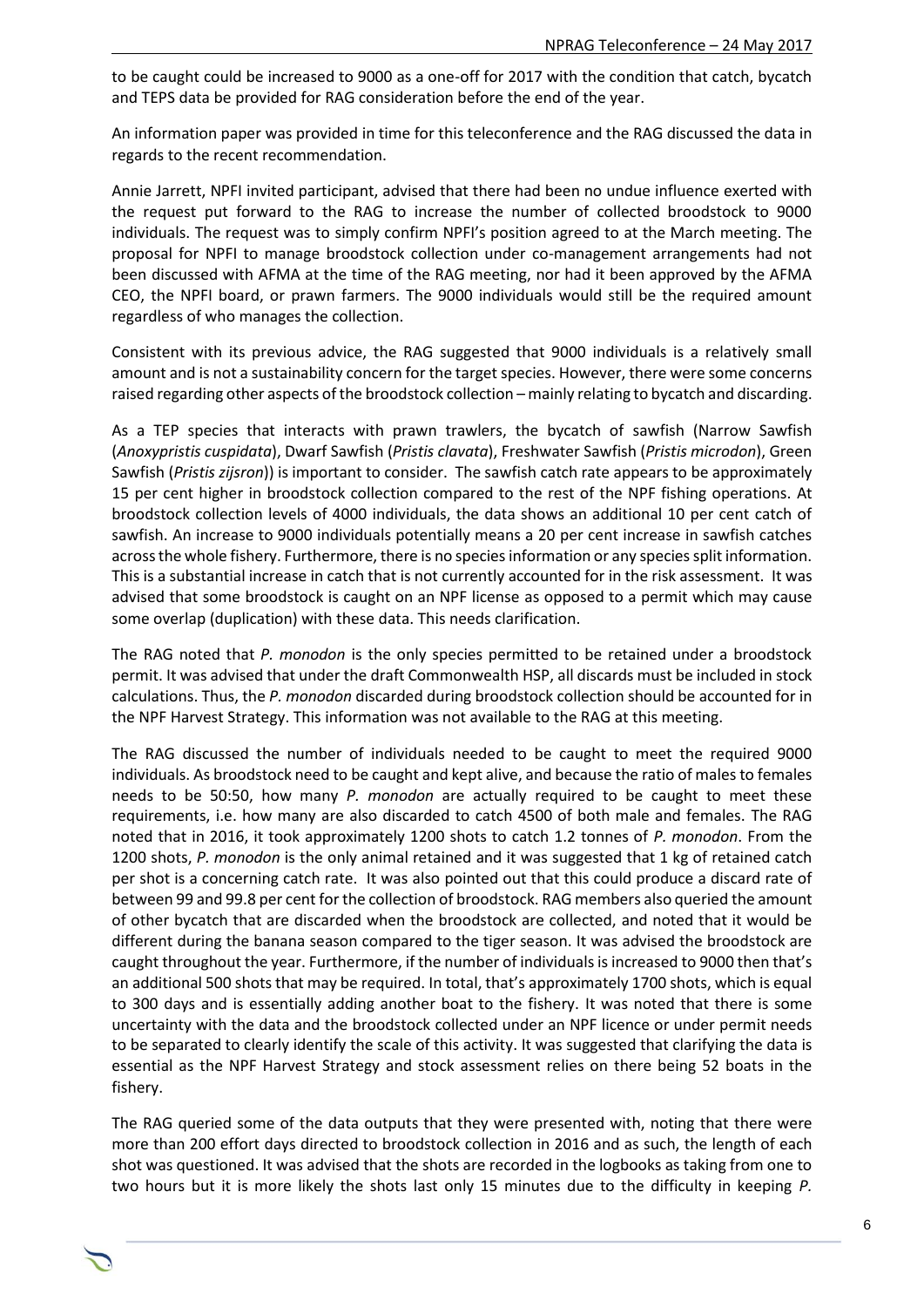*monodon* alive in trawls any longer than this. It was confirmed that a broodstock operator had advised in previous RAG meetings that shots lasted for approximately 15 minutes.

The Chair thanked AFMA for the data provided to the meeting but advised that a number of questions still remain to be answered and as such, asked the RAG for their view on the recommendation provided at the last RAG meeting. The RAG agreed that the data needs to be further analysed and agreed the previous recommendation to increase the number of individuals to 9000 as a one-off based on seeing more information is still applicable. The RAG advised that they would like to see additional information on discards, observer data, and the separation of broodstock data collected on an NPF licence compared to permits. It was also suggested that it would be valuable to have additional observer coverage committed to broodstock trips. For TEPS, it was recommended that the need for photographs be considered. Photographs would aid the identification of TEPS and without species specific data you have to assume that all species caught are the most vulnerable species, which increases the risk profile.

A final suggestion was made regarding the presentation of data at the end of the 2017 season. As new arrangements are in the process of being finalised, the broodstock collection in the second half of 2017 could potentially be quite different to previous broodstock collection activities. Separating out this data could be informative as to how the new arrangements differ from previous broodstock collection with specific relevance to the questions raised by the RAG, i.e. questions on bycatch, discards, and TEPS.

#### *Actions:*

*- AFMA to provide broodstock data on catch, bycatch and TEPS, with specific attention to discards, observer data, and the separation of broodstock data collected on an NPF licence compared to permits, at the end of the 2017 fishing season.* 

#### **Next Meeting**

The Chair advised the next meeting will be a face-to-face meeting in November and then closed the meeting at 4.00 pm.

#### **List of Attachments**

- 1) NPRAG 11 May 2017 Final Agenda
- 2) NPRAG 11 May2017 Declared Conflicts of Interest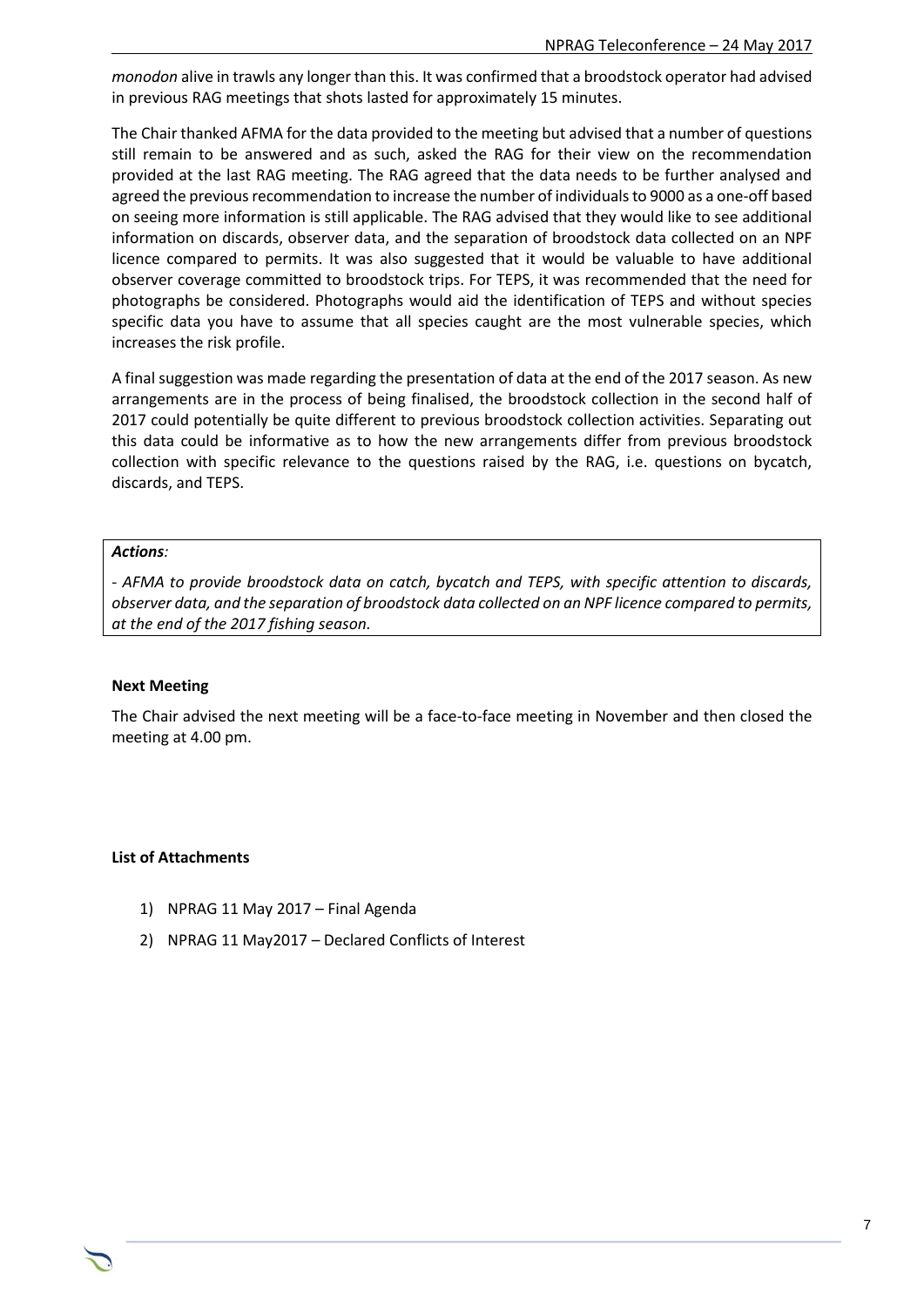#### **Attachment 1**

#### **Northern Prawn Fishery Resource Assessment Group**

## **Teleconference Agenda**

#### **24 May 2017**

#### **2:00 pm – 4:00 pm (AEST)**

|    | Item                                                                                                                                                       | Responsibility | Paper |
|----|------------------------------------------------------------------------------------------------------------------------------------------------------------|----------------|-------|
| 1. | Introduction/ Meeting Management<br>Welcome<br>$\bullet$<br>Adoption of agenda<br>Declaration of interests                                                 | Chair          | Yes   |
| 2. | Draft Commonwealth Fisheries Policies<br><b>Harvest Strategy Policy</b><br>٠<br><b>Bycatch Policy</b><br>National Plan of Action for Seabirds<br>$\bullet$ | <b>RAG</b>     | Yes   |
| 3. | <b>Broodstock Collection</b><br>2012-2017 data summary<br>Recommendation<br>$\bullet$                                                                      | <b>AFMA</b>    | Yes   |
| 4. | Other business                                                                                                                                             | Chair          | No    |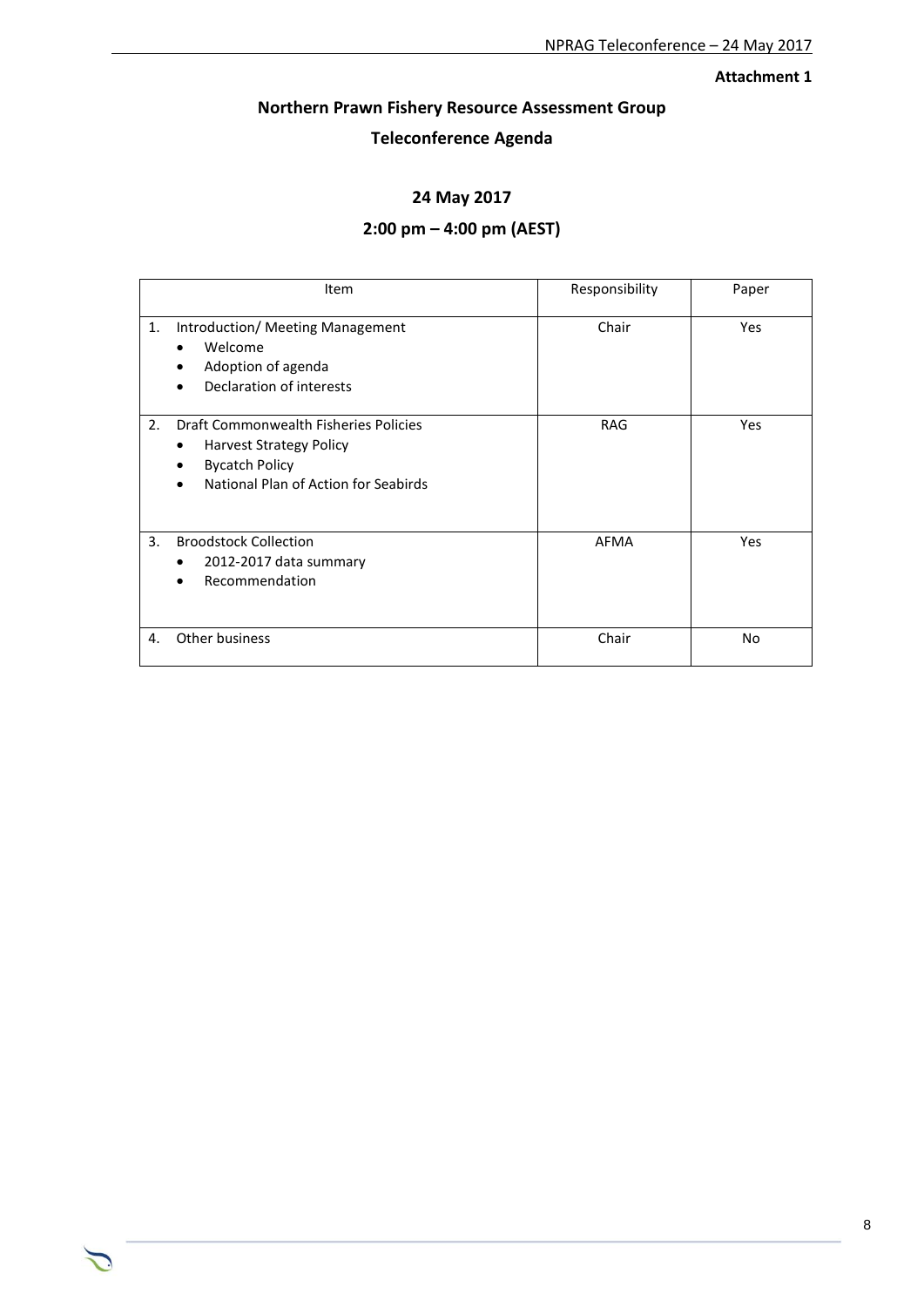#### **Attachment 2**

#### **NPRAG Declared Conflicts of Interest**

| <b>Name</b>                     | <b>Membership</b>                   | <b>Interest Declared</b>                                                                                                                                                                                                                                                                                                                                                                                                                                                   |
|---------------------------------|-------------------------------------|----------------------------------------------------------------------------------------------------------------------------------------------------------------------------------------------------------------------------------------------------------------------------------------------------------------------------------------------------------------------------------------------------------------------------------------------------------------------------|
| lan Knuckey                     | Chair                               | Director - Fishwell Consulting<br>Fishwell Consulting has been short-listed to<br>provide a tender to run the Commonwealth<br>observer program. Will review role as Chair should<br>tender be successful.<br>Director - Olrac Australia - a company associated<br>with electronic logbooks.<br>Various research interests in other<br>Commonwealth and State fisheries.<br>NORMAC Scientific member<br>Chair Tropical Rock Lobster RAG<br>Chair Victorian Rock Lobster RAG |
| <b>Rik Buckworth</b>            | <b>Scientific Member</b>            | South East RAG Scientific Member<br>NT Research Advisory Committee (FRDC), Chair<br>Aquatic Remote Biopsy Pty Ltd, Director<br>Researcher involved particularly in stock<br>assessment research in NPF. Has in the past and<br>may in future seek and receive funding for<br>research in the fishery.                                                                                                                                                                      |
| <b>David Brewer</b>             | <b>Scientific Member</b>            | Researcher. Has in the past and may in future seek<br>and receive funding for research in the fishery.                                                                                                                                                                                                                                                                                                                                                                     |
| <b>Phil Robson</b>              | <b>Industry Member</b>              | Employee of A Raptis and Sons, responsible for<br>managing NPF vessels & an NT demersal fish<br>trawler. Has provided charter for scientific surveys<br>in NPF (none of which are in JBG) in the past and<br>may in future.                                                                                                                                                                                                                                                |
| <b>Malcolm</b><br><b>Haddon</b> | Scientific Member -<br><b>CSIRO</b> | Employed by CSIRO, which is a research provider,<br>however, does not undertake research in the NPF,<br>and has no pecuniary interest in the fishery.<br>Is also a scientific member of both the GAB RAG<br>and Sub-Antarctic RAGs; also a scientific member<br>of the South MAC.                                                                                                                                                                                          |